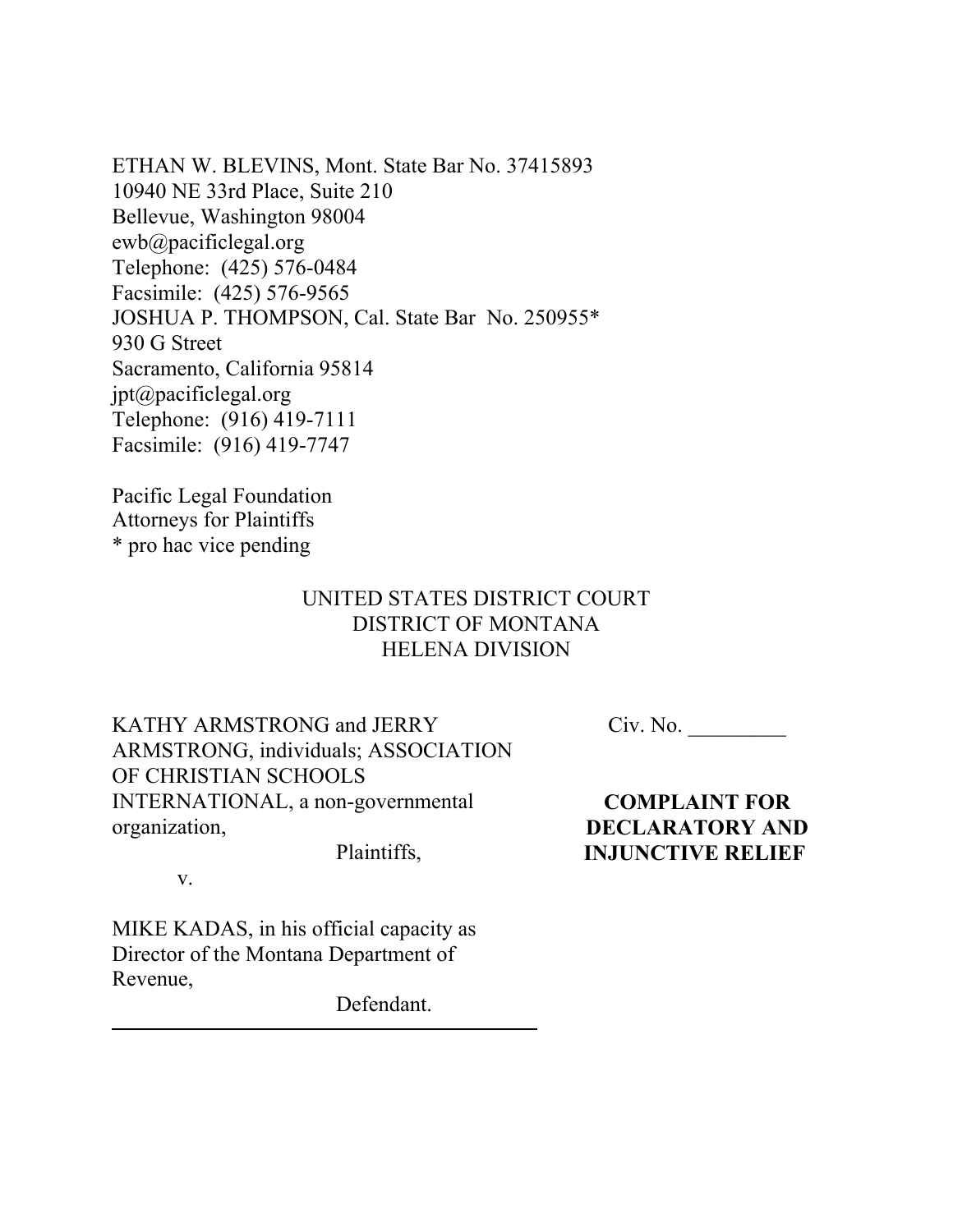#### **INTRODUCTION**

1. On May 12, 2015, the Montana Legislature enacted Senate Bill 410 (the Scholarship Tax Credit Program), the state's first school choice program. *See* Mont. Code Ann. § 15-30-3101, *et seq*. The Scholarship Tax Credit Program allows individuals and businesses to claim a tax credit for donations to authorized Student Scholarship Organizations, which use the money to create scholarships for students to use at accredited private schools in Montana. On December 14, 2015, the Montana Department of Revenue (Department) adopted Mont. Admin. R. 42.4.802 ("the Religious School Ban" or "the Rule"), which prevents students from using scholarship money at any religious school. Plaintiffs Kathy Armstrong, Jerry Armstrong, and the Association of Christian Schools International bring this challenge seeking declaratory and injunctive relief against Defendant Mike Kadas, in his official capacity as Director of Montana Department of Revenue, on the grounds that the Religious School Ban is unlawful and unenforceable because it violates the First and Fourteenth Amendments to the United States Constitution, and the Montana Administrative Procedure Act, Mont. Code Ann. § 2-4-305.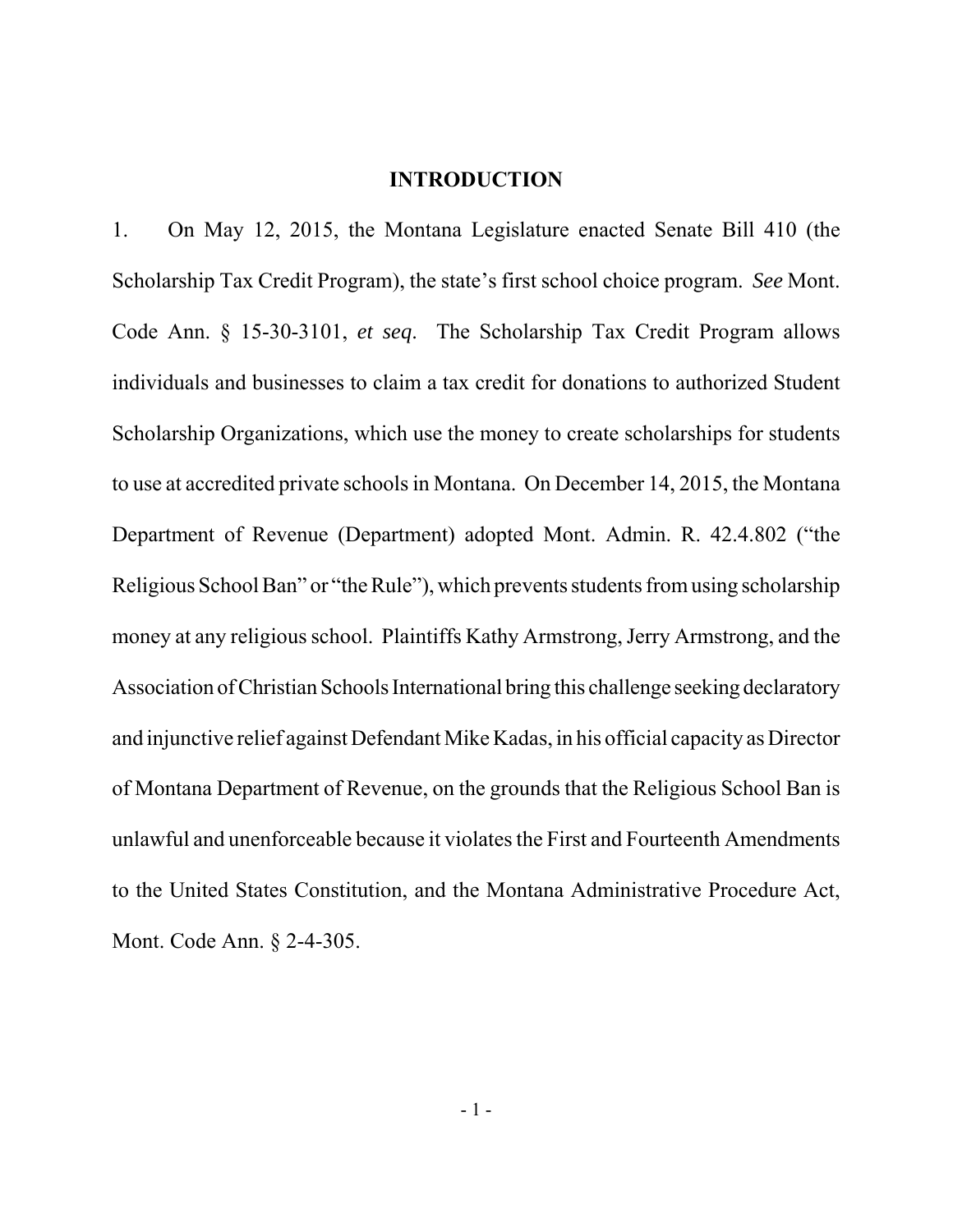#### **JURISDICTION AND VENUE**

2. This action arises under the First and Fourteenth Amendments to the United States Constitution and 42 U.S.C. § 1983. The Court has jurisdiction of these federal law claims under 28 U.S.C. §§ 1331 (federal question) and 1343(a) (redress deprivation of civil rights). The Court has jurisdiction of the state law claim under 28 U.S.C. § 1367, because that claim is so closely related to Plaintiffs' federal claims that they form part of the same case or controversy for purposes of Article III of the U.S. Constitution. Declaratory relief is authorized by the Declaratory Judgment Act, 28 U.S.C. §§ 2201-2202.

3. Venue is proper in this Court pursuant to 28 U.S.C. § 1391(e) because Defendant resides in this district, and because a substantial part of the events or omissions giving rise to Plaintiffs' claims occurred or will occur in this district.

4. Venue is proper in the Helena Division of this District Court under Local Rule 3.2 because Defendant resides in a county within the division at the commencement of the lawsuit. Plaintiff Association of Christian Schools International also has member schools in a county within the division.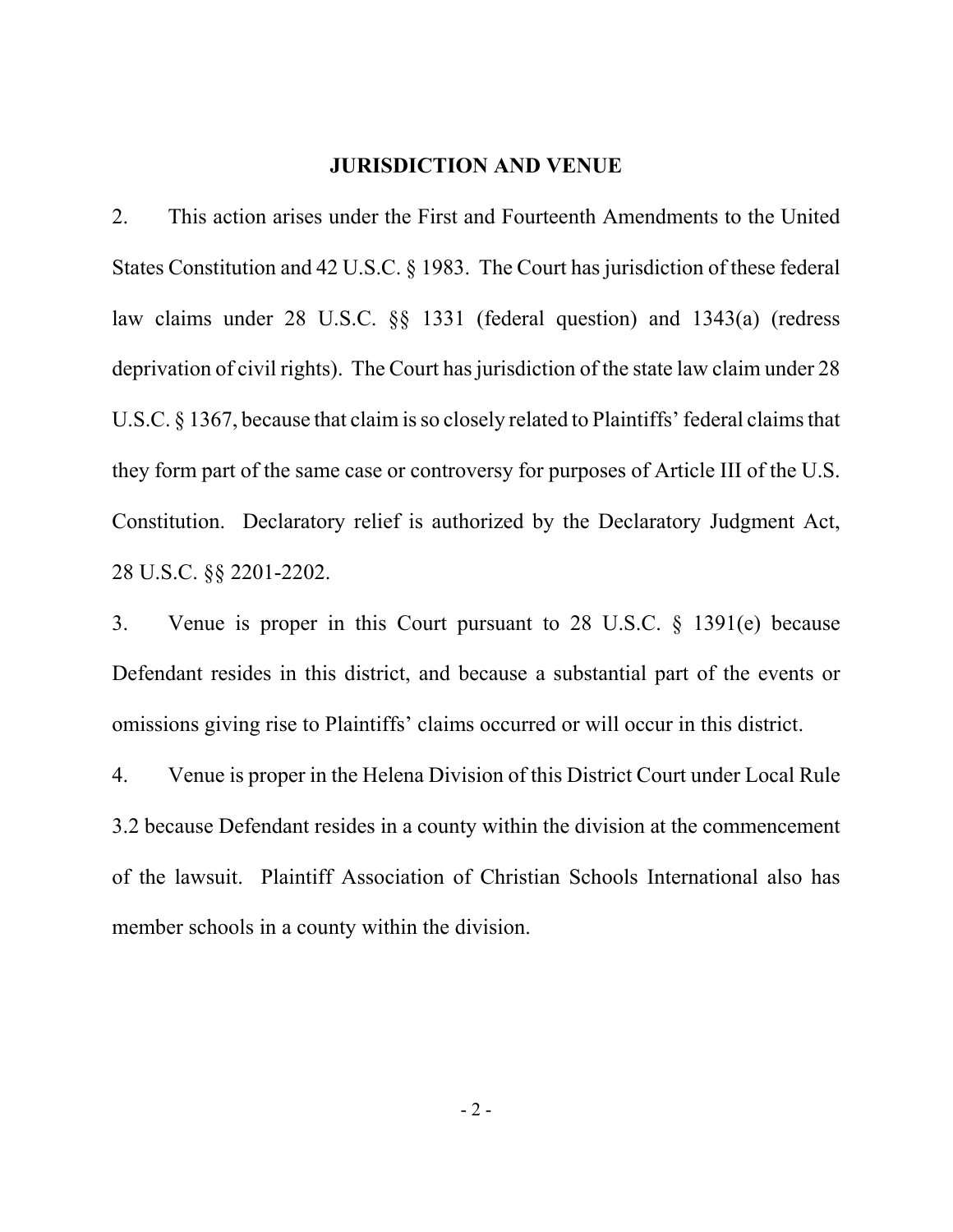#### **PARTIES**

## **Plaintiffs**

## Kathy and Jerry Armstrong

5. Kathy Armstrong and Jerry Armstrong are the parents of an eighth grade student who attends Valley Christian School in Missoula, Montana. Kathy and Jerry Armstrong's son is eligible for a scholarship under the Scholarship Tax Credit Program, and the Armstrongs would apply for a scholarship if their son could use it to attend Valley Christian School.

6. Kathy and Jerry Armstrong are also taxpayers in the State of Montana. They would donate to Student Scholarship Organizations under the Montana Scholarship Tax Credit Program, if their donations could be used at religious schools. They do not intend to donate to a Student Scholarship Organization unless their donations could be used at religious schools.

#### Association of Christian Schools International

7. Plaintiff Association of Christian Schools International (ACSI) is a non-profit, non-denominational, religious association providing support services to nearly 24,000 Christian schools in over 100 countries. Founded in 1978, it is the world's largest association of Protestant schools educating 5.5 million children worldwide. ACSI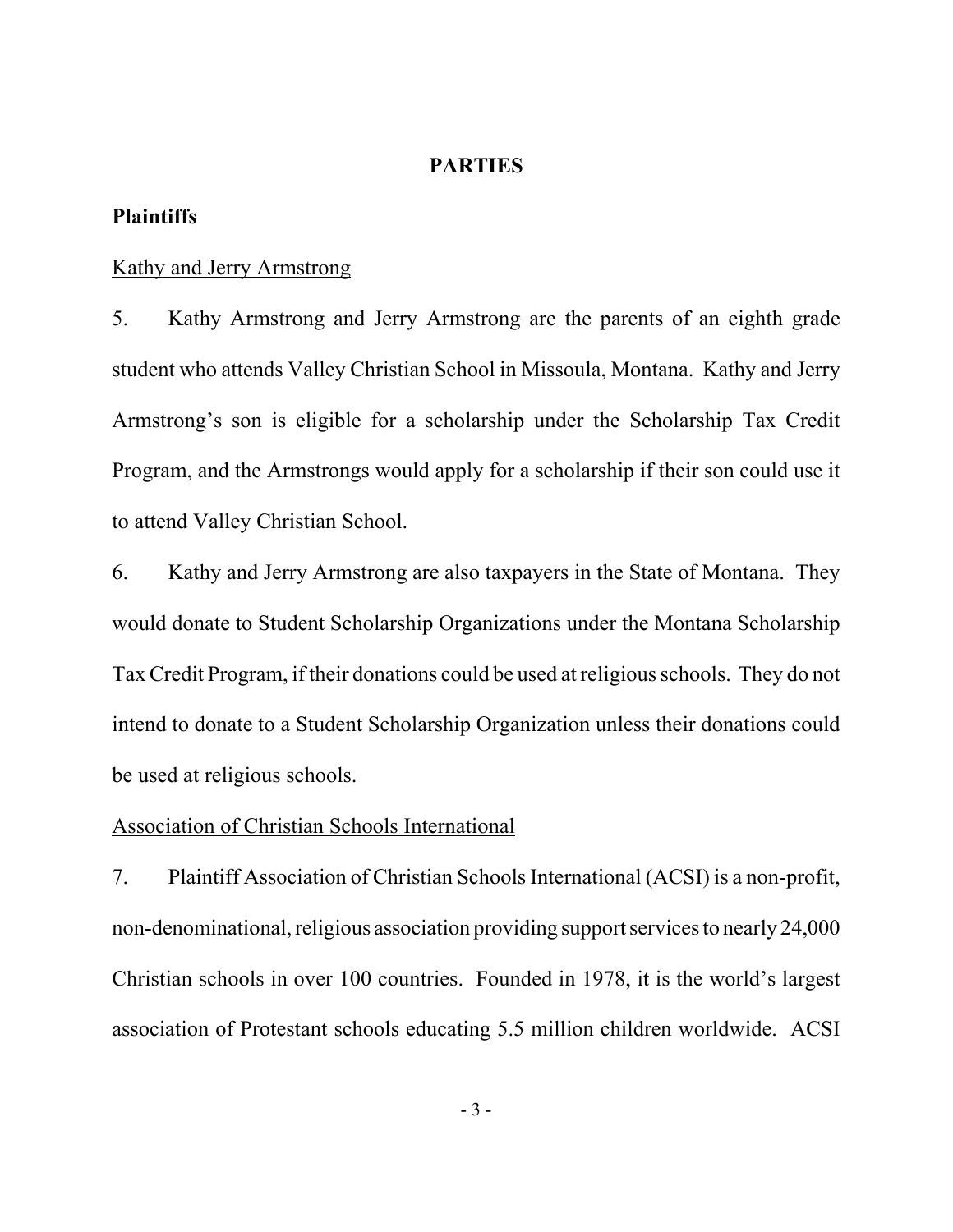accredits Protestant pre-K–12 schools and provides professional development, best practices, teacher certification, school accreditation, student testing, student activities, curricula, and more. In the U.S., ACSI serves 3,000 Christian preschools, elementary, and secondary schools, including 10 in Montana. ACSI member schools in Montana are located in Billings, Butte, Great Falls, Hamilton, Helena, Bozeman, Libby, Frazer, Kalispell, and Missoula, and educate nearly 2,000 students. ACSI performs a host of services for these member schools, including school accreditation. But, because ACSI is a religious organization, none of the schools that it accredits is eligible to enroll students who receive scholarships under the Scholarship Tax Credit Program. Therefore, ACSI is directly harmed by the Religious School Ban. ACSI also has standing to bring suit on behalf of its member schools. *See Hunt v. Wash. Apple Advertising Comm'n*, 432 U.S. 333, 342 (1977). Specifically, ACSI's member schools have standing to sue in their own right, maximizing scholarship fund opportunities for the member schools is part of ACSI's mission, and the equitable nature of ACSI's claims does not require its members' participation.

## **Defendant**

8. Defendant Mike Kadas is Director of the Montana Department of Revenue. Defendant is responsible for implementing and enforcing Montana tax laws, including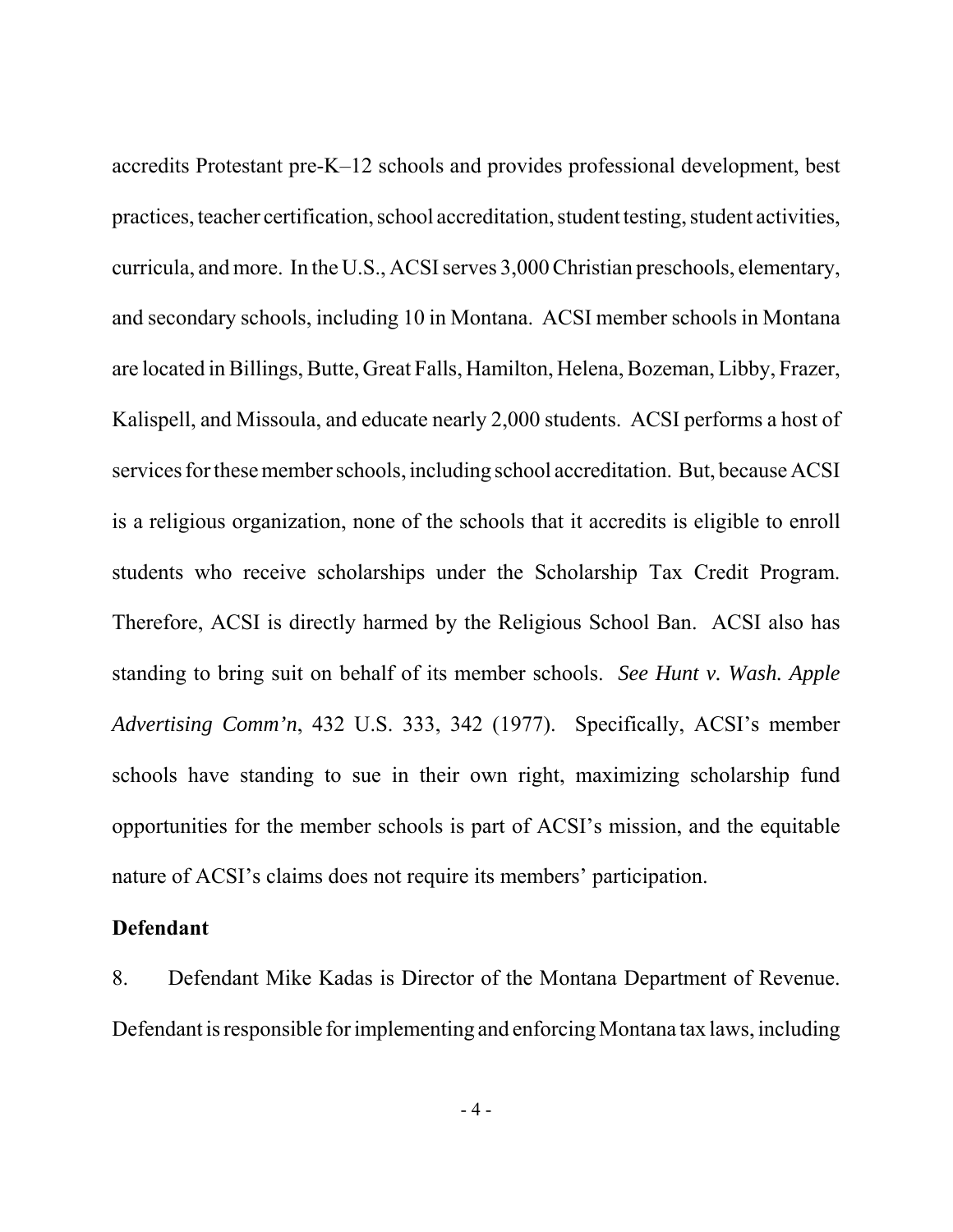any applicable tax credits. Accordingly, Defendant is also responsible for implementing and enforcing the Montana Scholarship Tax Credit Program. Defendant is an officer of the State of Montana with the duty to abide by the United States Constitution, federal law, and Montana law. Defendant is sued herein in his official capacity as Director of the Montana Department of Revenue.

#### **ALLEGATIONS**

## **The Montana Legislature adopts Senate Bill 410 – The Montana Scholarship Tax Credit Program**

9. Montana's Scholarship Tax Credit Program, Senate Bill 410, was introduced in the Montana Legislature on March 20, 2015. The Bill passed the Montana Senate 27 to 23 and the Montana House of Representatives 59 to 41 on April 23, 2015. The two chambers voted again on the Bill after a failed concurrence vote, and approved it by a margin of 28 to 22 in the Senate, and 58 to 42 in the House on April 24, 2015. Montana Governor Steve Bullock did not act on the Bill, allowing it to become law on May 12, 2015. The Program is codified at Mont. Code Ann. § 15-30-3101 *et seq*. 10. The Scholarship Tax Credit Program allows individuals and businesses to receive a tax credit for donations to approved Student Scholarship Organizations. Student Scholarship Organizations use the private donations to create scholarships for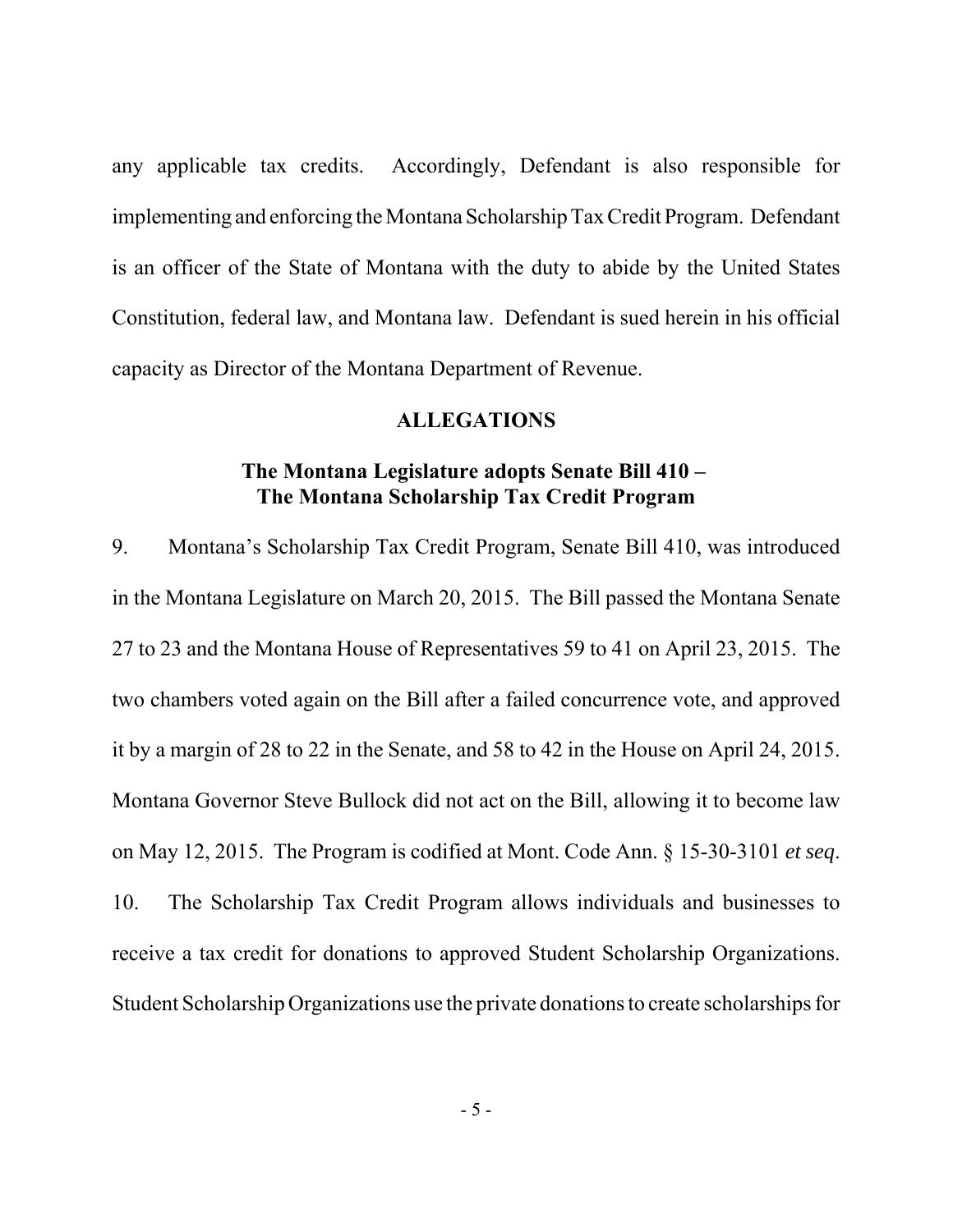children between the ages of 5 and 19. The Program allows parents to use the scholarships to send their children to any private school in Montana, as long as the school meets safety and quality standards. Mont. Code Ann. § 15-30-3101, *et seq*.

11. The Scholarship Tax Credit Program allows individuals and businesses in Montana to donate to Student Scholarship Organizations to help students with tuition at a private school of their choice. Mont. Code Ann. § 15-30-3101. Donors receive a tax credit of up to \$150 for donations made to approved Student Scholarship Organizations. Mont. Code Ann. § 15-30-3111.

12. The Scholarship Tax Credit Program requires Student Scholarship Organizations to: be certified as a  $501(c)(3)$  under the Internal Revenue Code; allocate at least 90 percent of their donations to scholarships; pay out all donations in 3 years; not restrict scholarships to a particular school or type of school; keep separate accounts for scholarships and administrative money; complete an annual review; prevent donations from being earmarked to a particular family, child, or school; report donations and expenditures to the Department of Revenue; not limit gifts to specific pupils; and keep records pursuant to the educational environment of the student. Mont. Code Ann. § 15-30-3103. Student Scholarship Organizations then "deliver the scholarship funds directly to the qualified education provider selected by the parents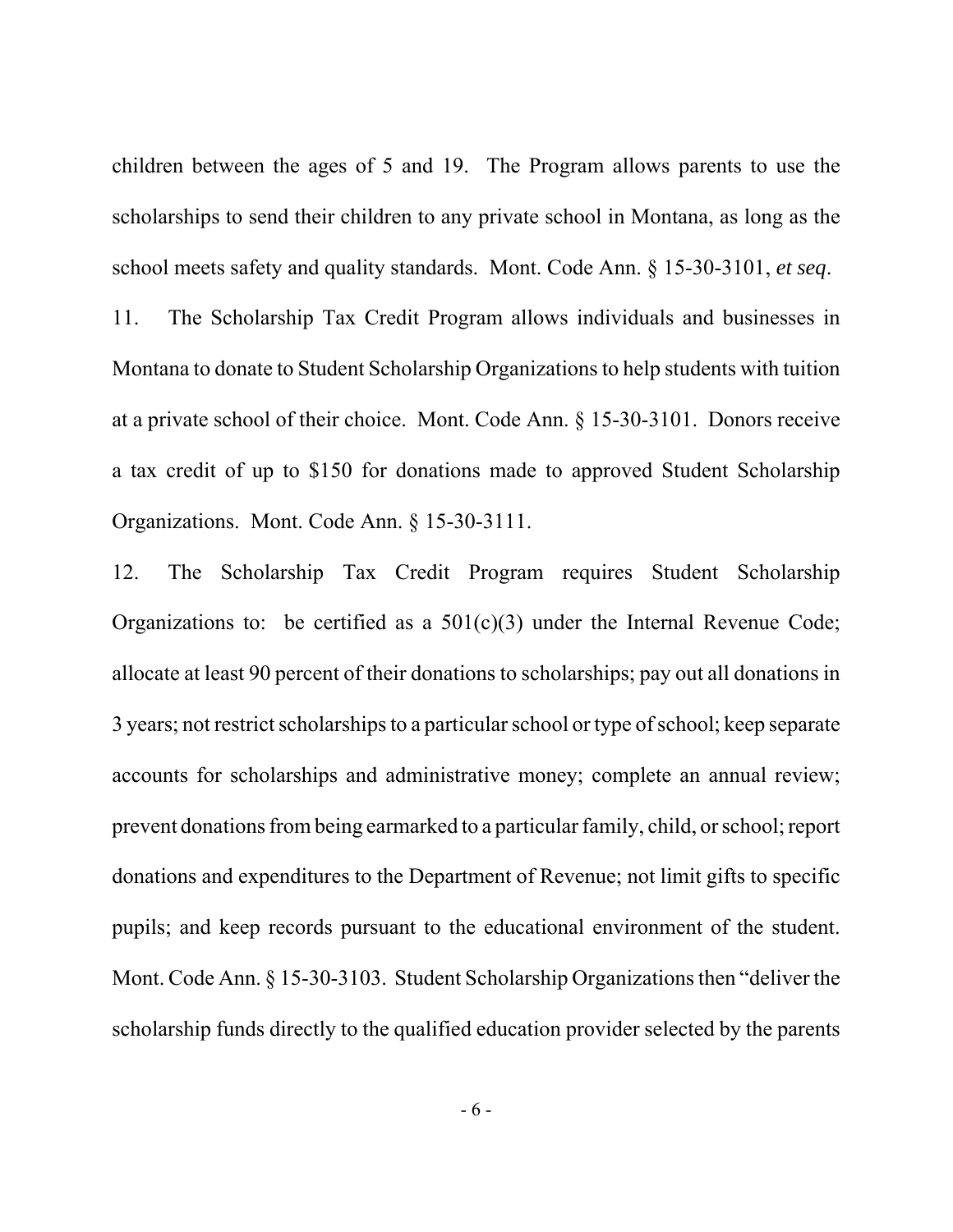or legal guardian of the child to whom [a] scholarship [is] awarded." Mont. Code Ann. § 15-30-3104.

13. All Montana students between the ages of 5 and 19 are eligible for a scholarship under the Scholarship Tax Credit Program. Mont. Code Ann. § 15-30-3102. The amount each student may receive can be no larger than 50 percent of the average state per-pupil funding in public schools. Mont. Code Ann. § 15-30-3103.

14. The Scholarship Tax Credit Program specifies that Student Scholarship Organizations may only provide scholarships to a "qualified educational provider," which the Program defines as a school that administers a nationally norm-referenced test; provides test results to parents; provides the overall test scores of students in grades 8 through 11 to the Montana Department of Public Instruction or on the school's website; is accredited; and complies with all health and safety laws required by the State of Montana. Mont. Code Ann. § 15-30-3102(7).

15. The Scholarship Tax Credit Program does not, however, place any religionbased restrictions on schools that can accept scholarship students. *See* Mont. Code Ann. § 15-30-3102(7). Indeed, the Program prohibits discrimination, by making it illegal to "restrict or reserve scholarships for use at a particular education provider or any particular type of education provider." Mont. Code Ann. § 15-30-3103(1)(b).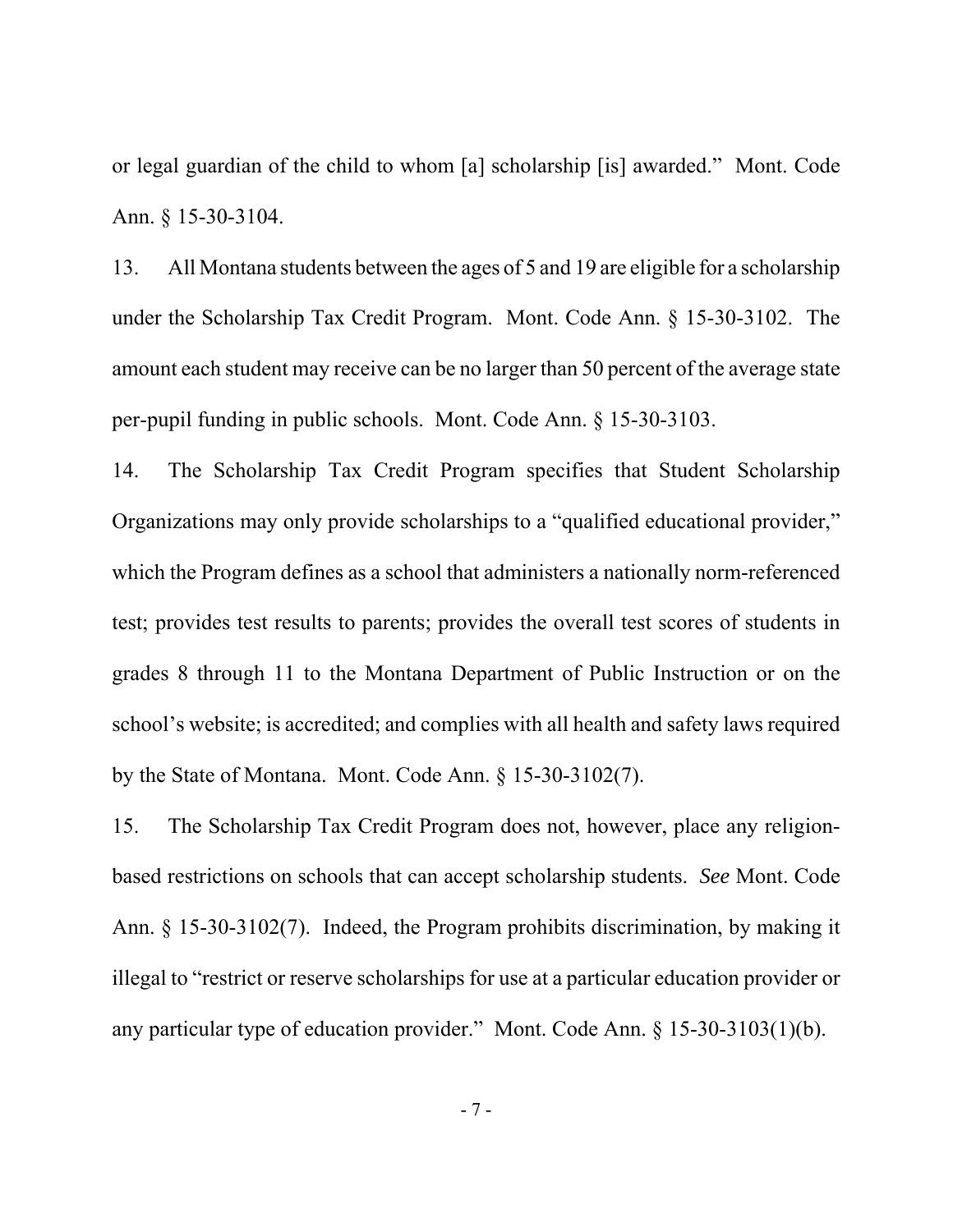16. The Scholarship Tax Credit Program charges the Montana Department of Revenue with the duty of promulgating regulations to administer and enforce the terms of the Program, including its prohibition on discriminating among different types of schools. Mont. Code Ann. § 15-30-3113.

# **The Montana Department of Revenue Adopts the Religious School Ban**

17. On October 15, 2015, the Montana Department of Revenue proposed three rules to administer and enforce the Scholarship Tax Credit Program.

18. As relevant here, Mont. Admin. R. 42.4.802 adds new restrictions to the definition of a "qualified education provider."

19. The Religious School Ban specifies that a "qualified education provider" may not be:

(a) a church, school, academy, seminary, college, university, literary or scientific institution, or any other sectarian institution owned or controlled in whole or in part by any church, religious sect, or denomination; or (b) an individual who is employed by a church, school, academy, seminary, college, university, literary or scientific institution, or any other sectarian institution owned or controlled in whole or in part by any church, religious sect, or denomination when providing those services.

Mont. Admin. R. 42.4.802.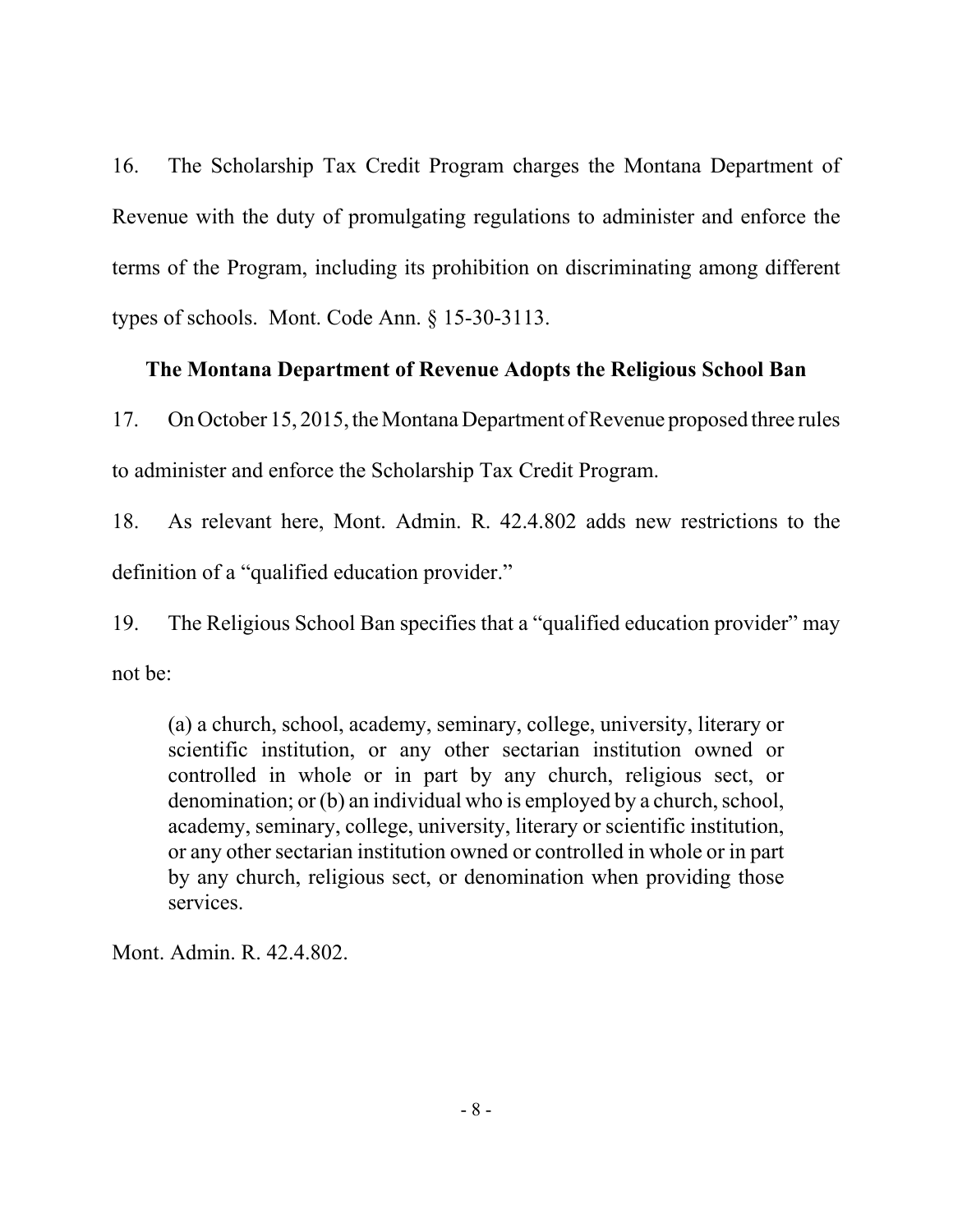20. A school accredited by a faith-based organization is "controlled in whole or in part by a church, religious sect, or denomination" under the Religious School Ban. Mont. Admin. R. 42.4.802.

21. The Montana Department of Revenue held a public hearing on November 5, 2015, and received written testimony until November 17, 2015. The Association of Christian Schools International and its member schools, Helena Christian School and Foothills Community Christian School, submitted oral and written testimony regarding the constitutional problems with the Religious School Ban, and the disastrous effects that the Rule will have on education in Montana and on Montana families.

22. The Montana Scholarship Tax Credit Program's sponsor, Senator Llew Jones, also testified at the Department's public hearing. Senator Jones testified that the Rule was inconsistent with the intent of the Legislature to allow Montana students to use privately funded scholarships at any private school in Montana.

23. Both chambers of the Montana Legislature conducted a draft poll on whether the Religious School Ban complied with the Montana Scholarship Tax Credit Program. Both chambers voted that the Religious School Ban was inconsistent with legislative intent, by a vote of 29 to 15 in the Senate and 58 to 34 in the House.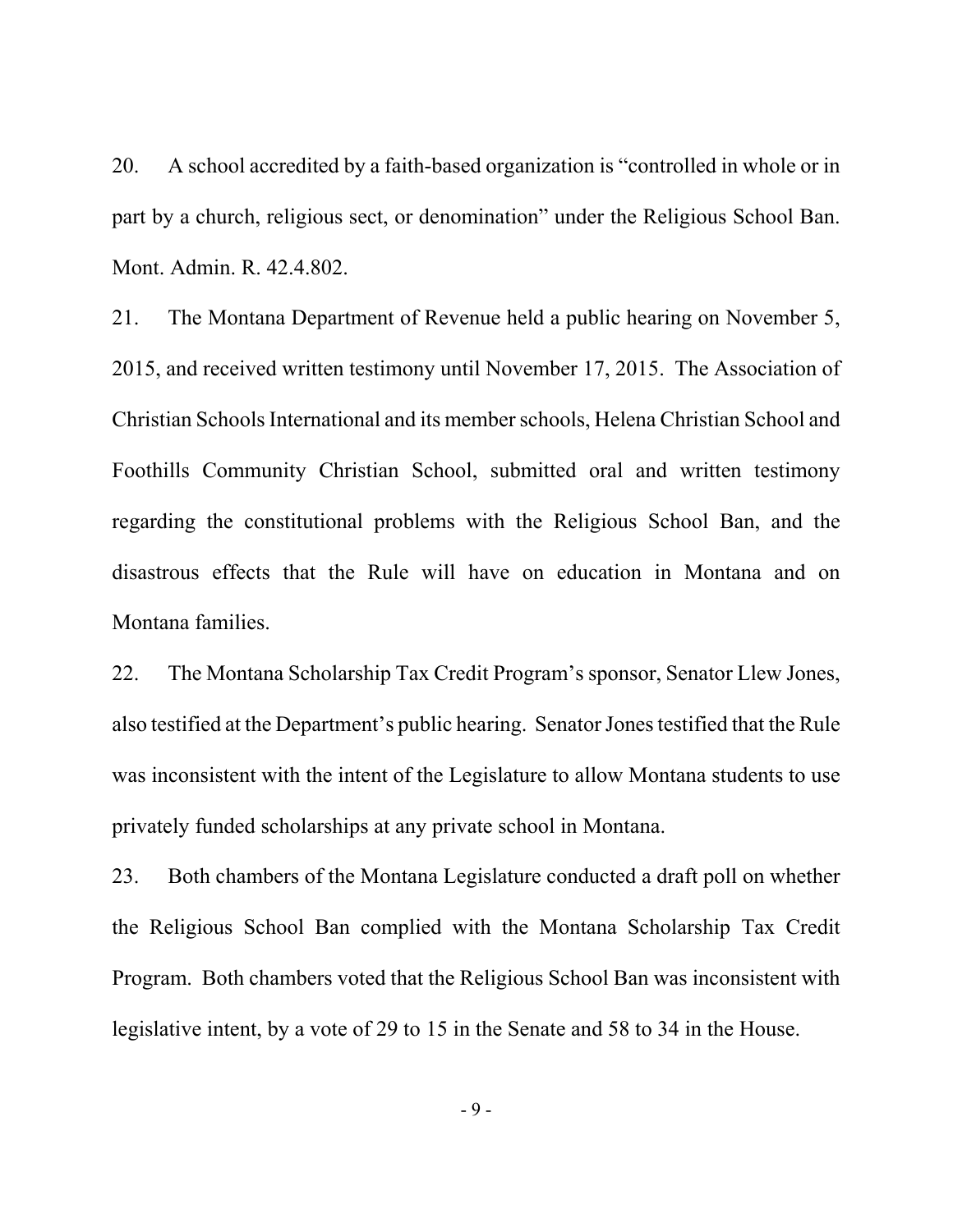24. Nonetheless, the Montana Department of Revenue adopted the Religious School Ban. The publication date for the Rule is December 24, 2015. The effective date is December 25, 2015. The Rule will go into effect when the Scholarship Tax Credit Program takes effect on January 1, 2016.

## **INJUNCTIVE RELIEF ALLEGATIONS**

25. Plaintiffs incorporate by reference and reallege each and every allegation set forth in paragraphs 1 through 24 of this Complaint.

26. Defendant, in his official capacity as Director of the Montana Department of Revenue, adopted and will implement the Religious School Ban, which prohibits Student Scholarship Organizations from creating student scholarships for use at religious schools. If an injunction does not issue enjoining Defendant from enforcing the Religious School Ban, Plaintiffs will be irreparably harmed in that they will be prohibited from freely exercising their religious beliefs, and will be discriminated against on the basis of their religious beliefs, because they will not be able to enjoy government benefits without disavowing their religious beliefs. The Religious School Ban will also deprive religious schools of their constitutionally protected rights to compete on equal terms with non-religious schools, and will force them to choose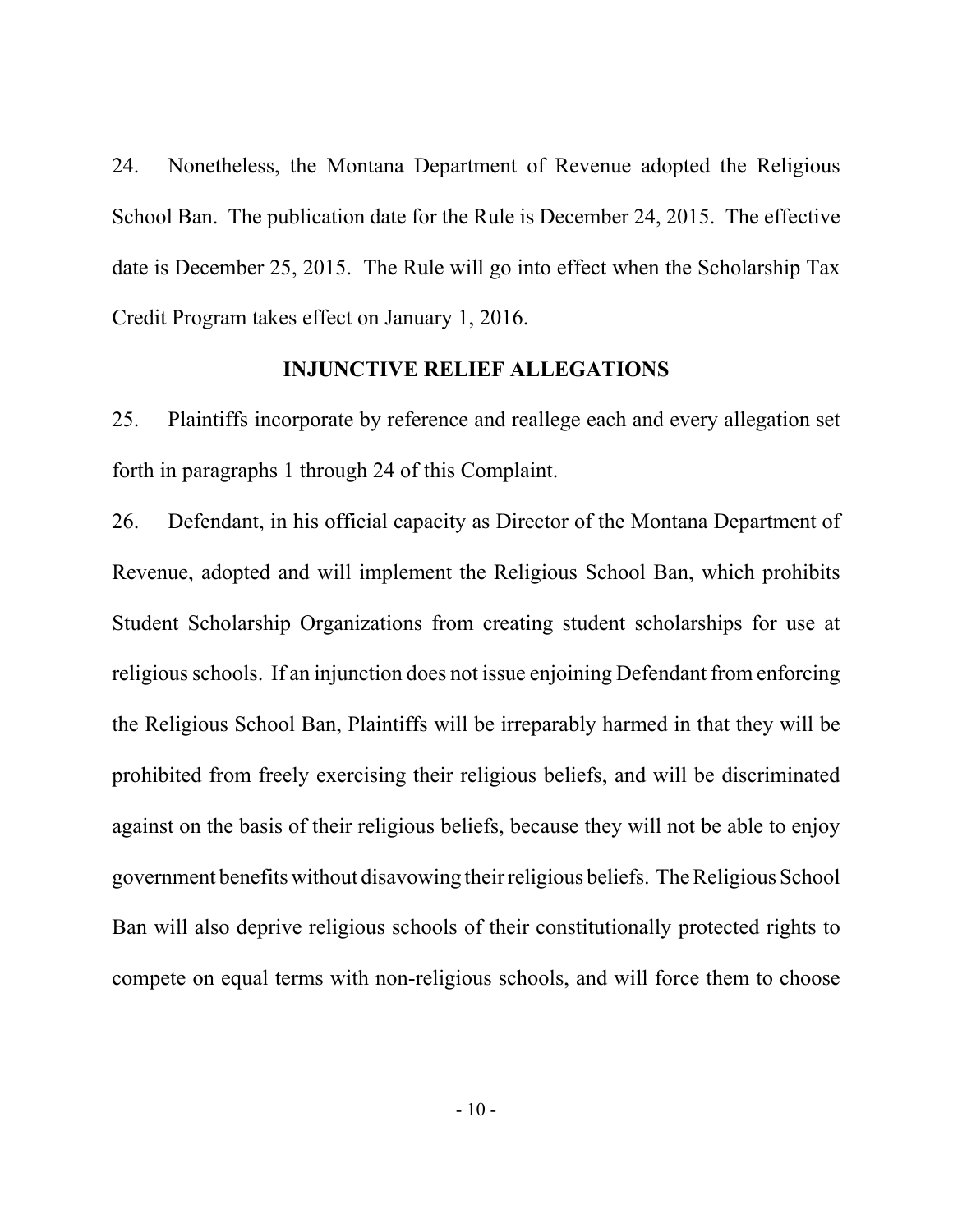between maintaining their status as a religious school and participating in the Montana Scholarship Tax Credit Program.

27. If not enjoined by this Court, Defendant and his agents, representatives, and employees will continue to discriminate against religious schools, in contravention of the Establishment Clause, the Free Exercise Clause, the Equal Protection Clause of the United States Constitution, and the Montana Administrative Procedure Act, Mont. Code Ann. § 2-4-305.

28. Pecuniary compensation to Plaintiffs or other victims of such continuing discrimination would not afford adequate relief, and it would be extremely difficult to ascertain the amount of compensation that would afford adequate relief.

29. Restraint of Defendant is necessary to prevent a multiplicity of judicial proceedings on these same or similar issues.

30. Accordingly, injunctive relief is appropriate.

### **DECLARATORY RELIEF ALLEGATIONS**

31. Plaintiffs incorporate by reference and reallege each and every allegation set forth in paragraphs 1 through 30 of this Complaint.

32. An actual and substantial controversy exists between Plaintiffs and Defendant as to their respective legal rights and duties. Plaintiffs contend that the establishment,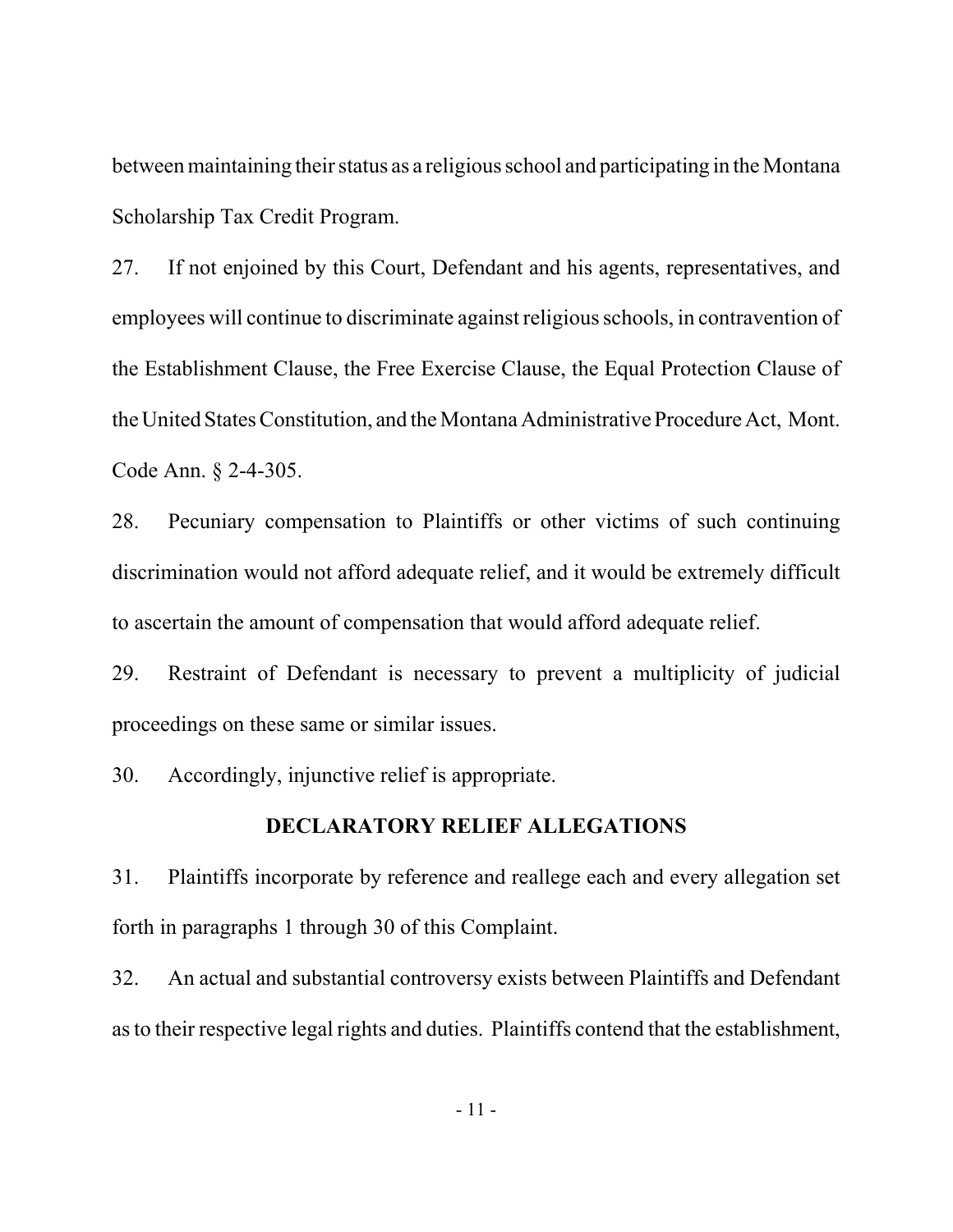administration, and implementation of the Religious School Ban, which discriminates on the basis of religion, violate the First and Fourteenth Amendments to the United States Constitution, and the Montana Administrative Procedure Act, Mont. Code Ann. § 2-4-305. Defendant disputes that the Department of Revenue's Religious School Ban is unconstitutional and illegal.

33. There is a present justiciable controversy between the parties regarding the constitutionality and legality of Defendant's Religious School Ban. Plaintiffs will be directly, adversely, and irreparably affected by Defendant's actions enforcing and administering the Religious School Ban, and Defendant's continuing administration, implementation, reliance, and enforcement of the discriminatory Religious School Ban now and in the future. A judicial determination of rights and responsibilities arising from this actual controversy is necessary and appropriate at this time.

# **FIRST CLAIM FOR RELIEF VIOLATION OF THE ESTABLISHMENT CLAUSE OF THE FIRST AMENDMENT TO THE UNITED STATES CONSTITUTION**

34. Plaintiffs incorporate by reference and reallege each and every allegation set forth in paragraphs 1 through 33 of this Complaint.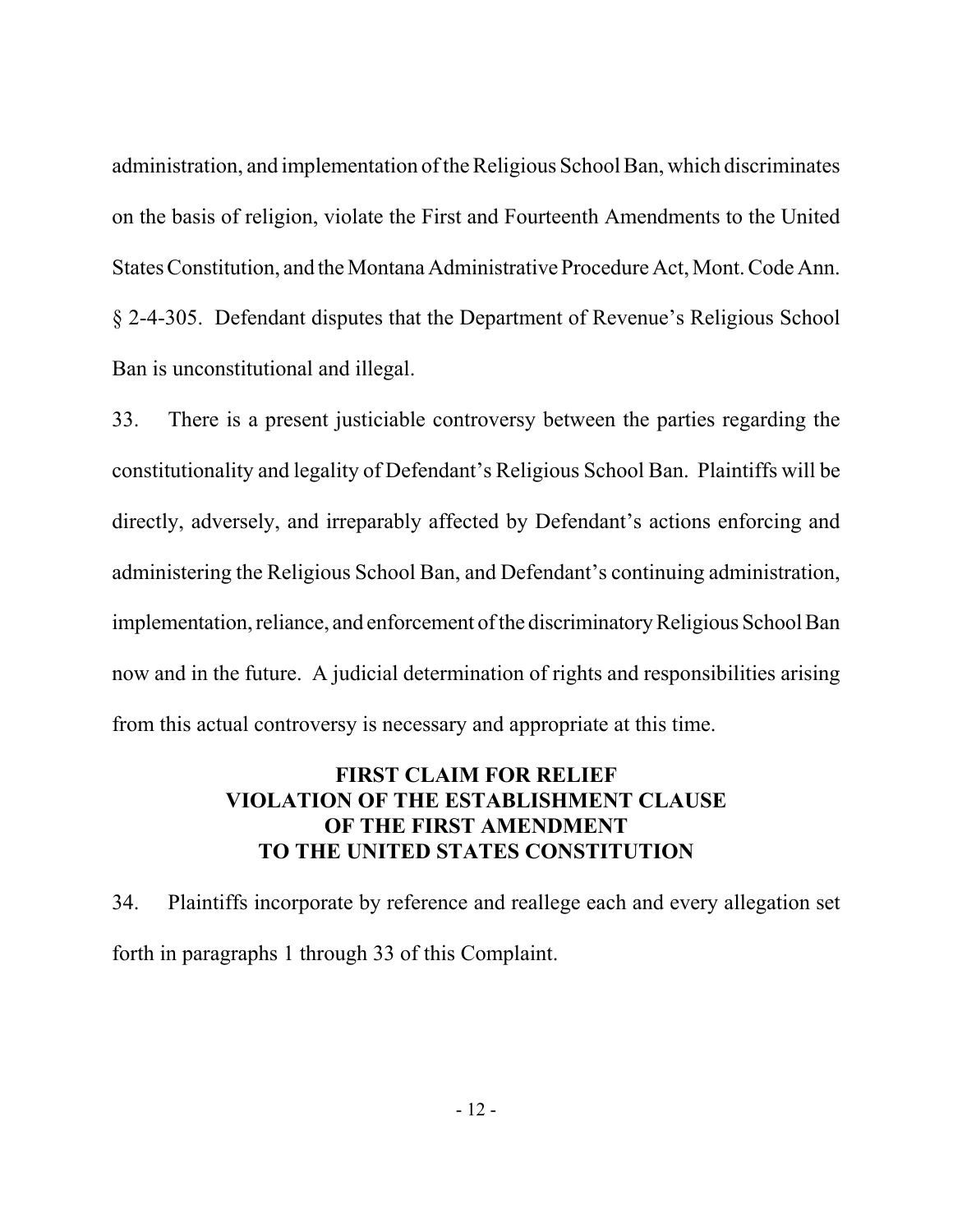35. The Establishment Clause of the First Amendment provides that "Congress shall make no law respecting an establishment of religion." U.S. Const. amend. I. This provision also applies to state governments. *See Everson v. Bd. of Educ.*, 330 U.S. 1, 14 (1947) (New Jersey law allowing the state to pay parents for transportation to private schools did not violate the Establishment Clause).

36. The Defendant's actions in enforcing and administering the Department's Religious School Ban, which prohibits students from using scholarships from the Scholarship Tax Credit Program at any school "owned or controlled in whole or in part by any church, religious sect, or denomination," are hostile to religion, because they single out religious schools and religious individuals for discriminatory treatment.

37. The Defendant's actions in enforcing and administering the Department's Religious School Ban do not serve a valid secular purpose, because the Montana Scholarship Tax Credit Program is funded by private donations.

38. The Defendant's actions in enforcing and administering the Department's Religious School Ban have the primary effect of hostility to religion, because the government conveys disapproval of religion when it prevents private money from going to religious schools.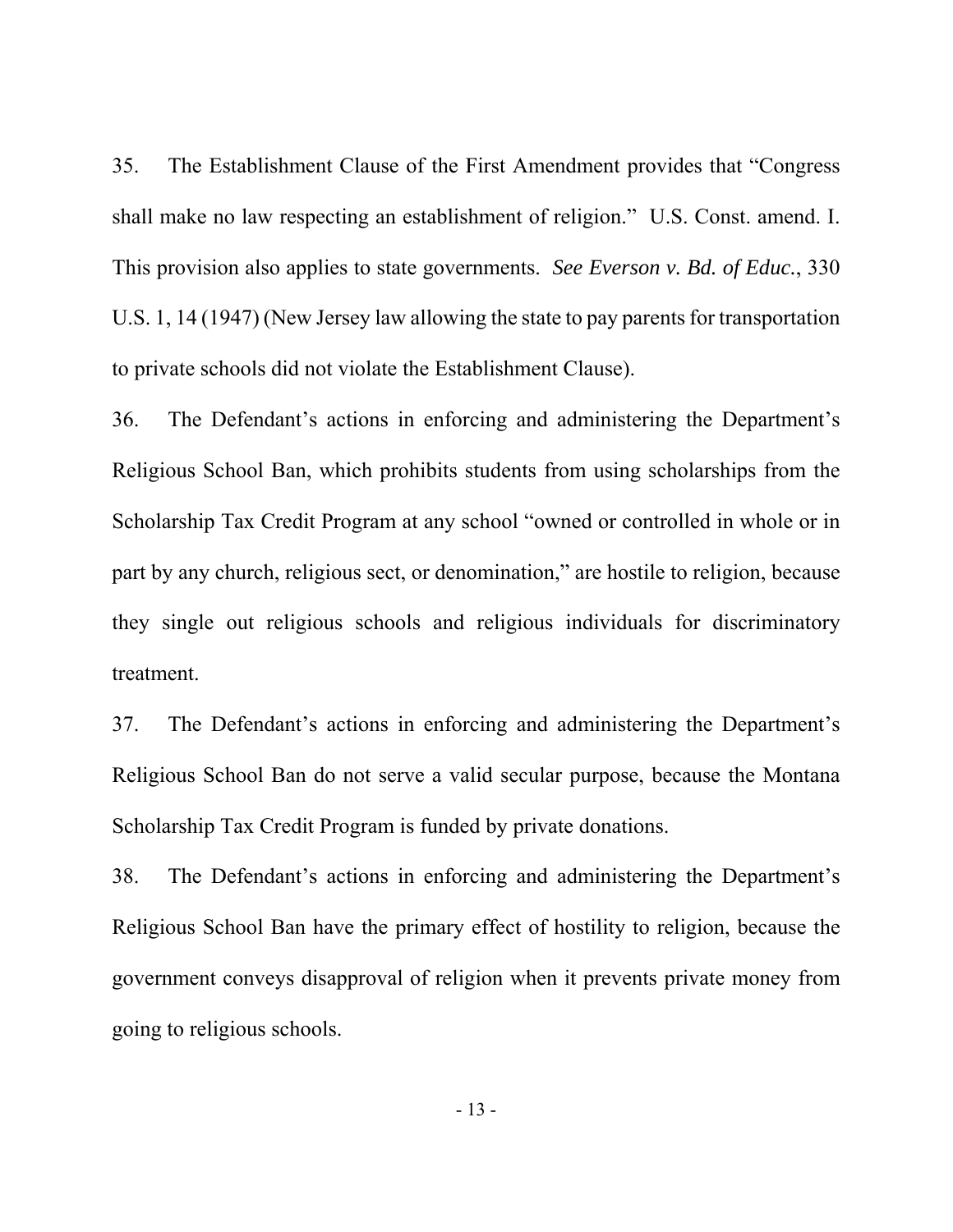39. The Defendant's actions in enforcing and administering the Department's Religious School Ban excessively entangle the Department with religion as it has to determine a school's religious affiliation to administer the Rule.

40. The Defendant's actions in enforcing and administering the Department's Religious School Ban target religion for disparate treatment, because the Defendant's actions favor secular schools over religious schools, and non-religious parents over religious parents.

# **SECOND CLAIM FOR RELIEF VIOLATION OF THE FREE EXERCISE CLAUSE OF THE FIRST AMENDMENT TO THE UNITED STATES CONSTITUTION**

41. Plaintiffs incorporate by reference and reallege each and every allegation set forth in paragraphs 1 through 40 of this Complaint.

42. The Free Exercise Clause of the First Amendment provides that "Congress shall make no law . . . prohibiting the free exercise" of religion. U.S. Const. amend. I. The provision also applies to state governments. *See Cantwell v. Connecticut*, 310 U.S. 296, 303-04 (1940) (invalidating, on free exercise grounds, a Connecticut statute requiring a permit for religious solicitation).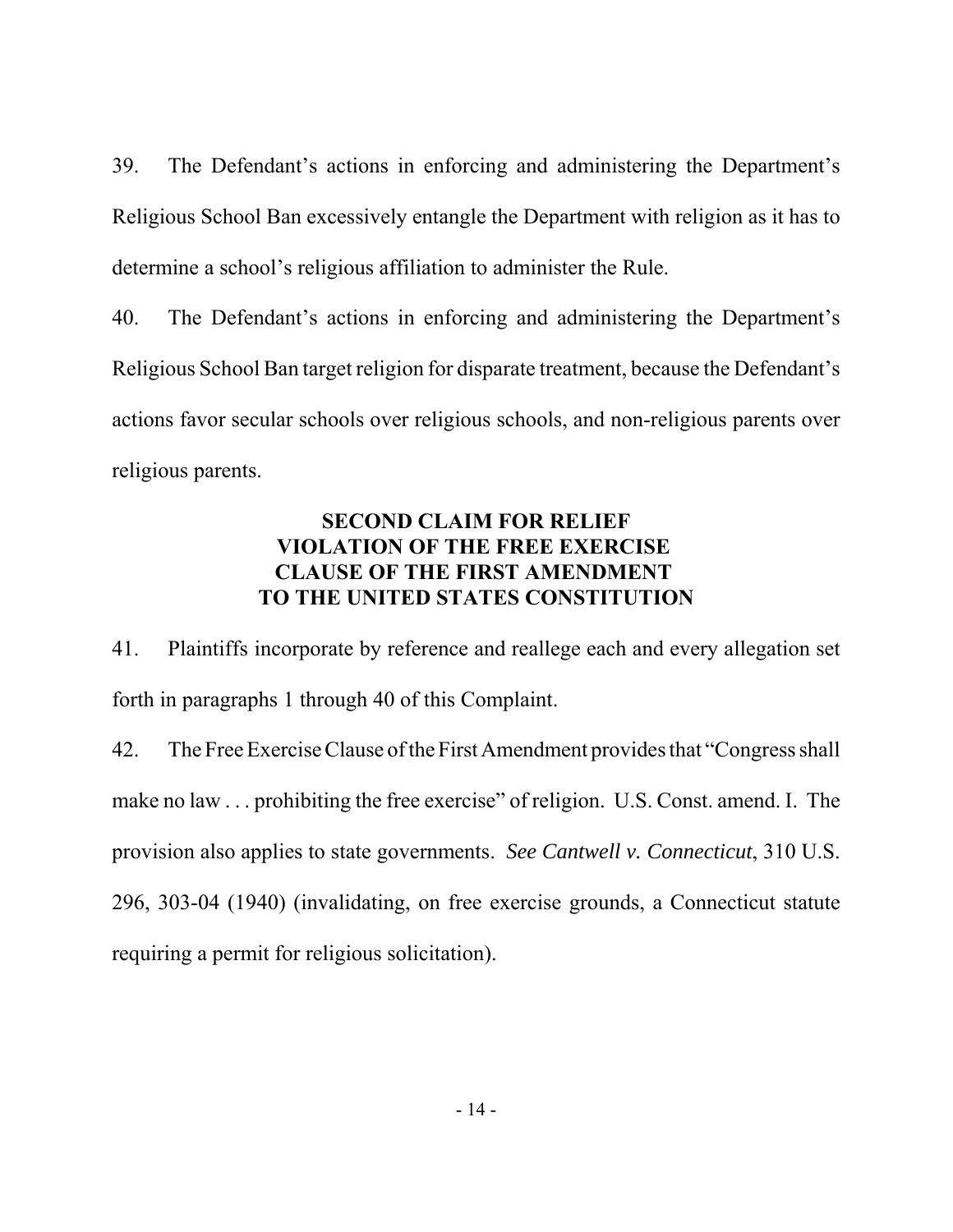43. Plaintiff ACSI, and its member schools, have a sincere religious belief to educate children in a way consistent with a Christian worldview.

44. Plaintiff Kathy Armstrong has a sincere religious belief to educate her son in a way consistent with a Christian worldview.

45. Plaintiff Jerry Armstrong has a sincere religious belief to educate his son in a way consistent with a Christian worldview.

46. The Defendant's actions in enforcing and administering the Department's Religious School Ban require Plaintiffs to abandon their religious beliefs in order to participate in the Scholarship Tax Credit Program. This requirement violates the Free Exercise Clause of the United States Constitution, because the government is conditioning a benefit on the abandonment of religious status or religious beliefs.

47. The Defendant's actions in enforcing and administering the Department's Religious School Ban place a substantial burden on Plaintiffs' religious exercise by requiring Plaintiffs to choose between participating in a government program or forfeiting their religious beliefs and practices.

48. The Defendant's actions in enforcing and administering the Department's Religious School Ban target religious exercise by prohibiting Plaintiff ACSI from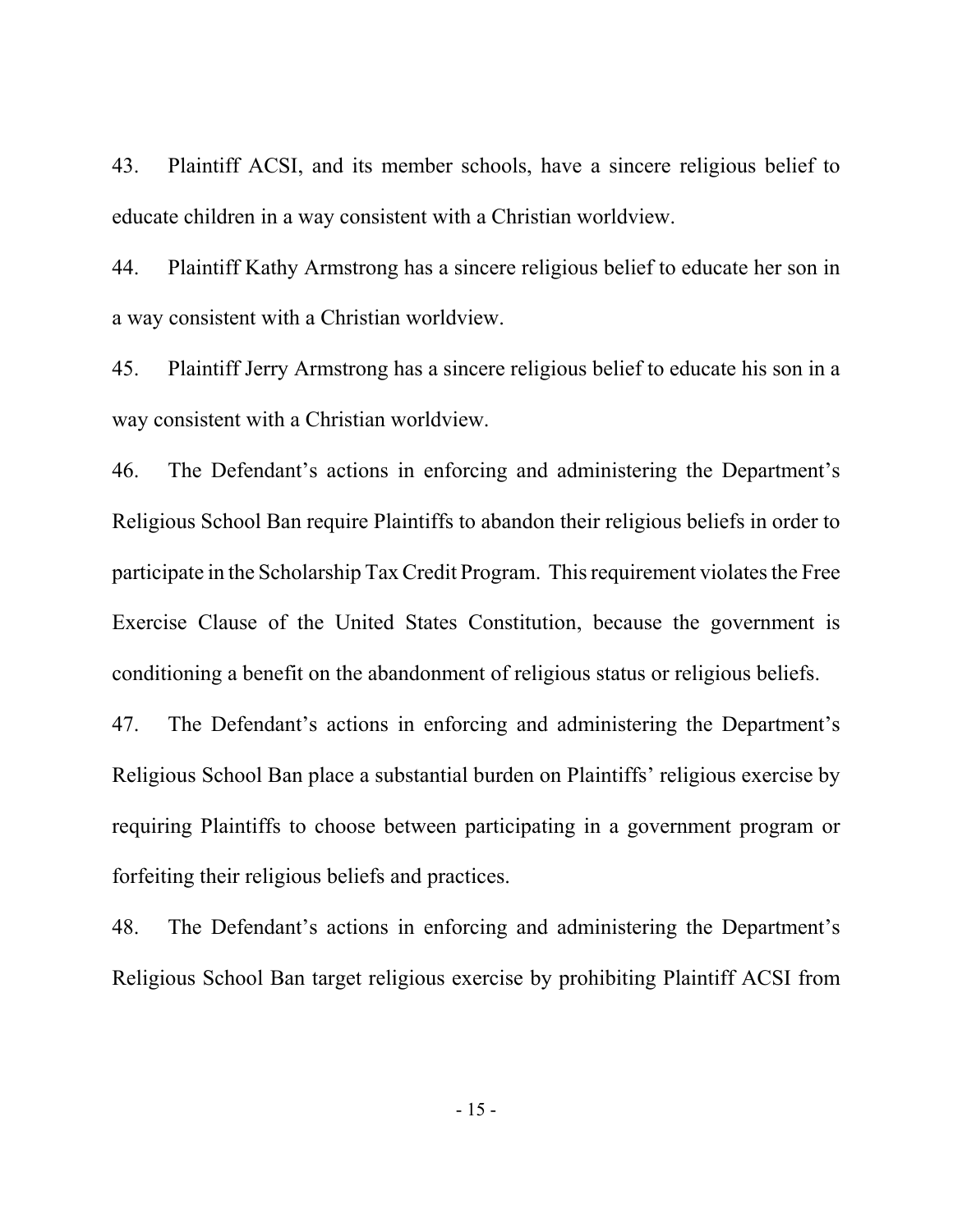participating in the Scholarship Tax Credit Program because ACSI's member schools are religious institutions.

49. The Defendant's actions in enforcing and administering the Department's Religious School Ban target religious exercise by prohibiting Plaintiffs Kathy and Jerry Armstrong from using scholarships from the Scholarship Tax Credit Program at religious schools.

50. The Defendant's actions in enforcing and administering the Department's Religious School Ban are neither neutral toward religion nor generally applicable.

51. The Defendant's actions in enforcing and administering the Department's Religious School Ban target religion for disparate treatment by favoring non-religious individuals and secular schools over their religious counterparts.

52. The Defendant's actions in enforcing and administering the Department's Religious School Ban do not serve a compelling governmental interest, and are not narrowly tailored to achieve a compelling governmental interest.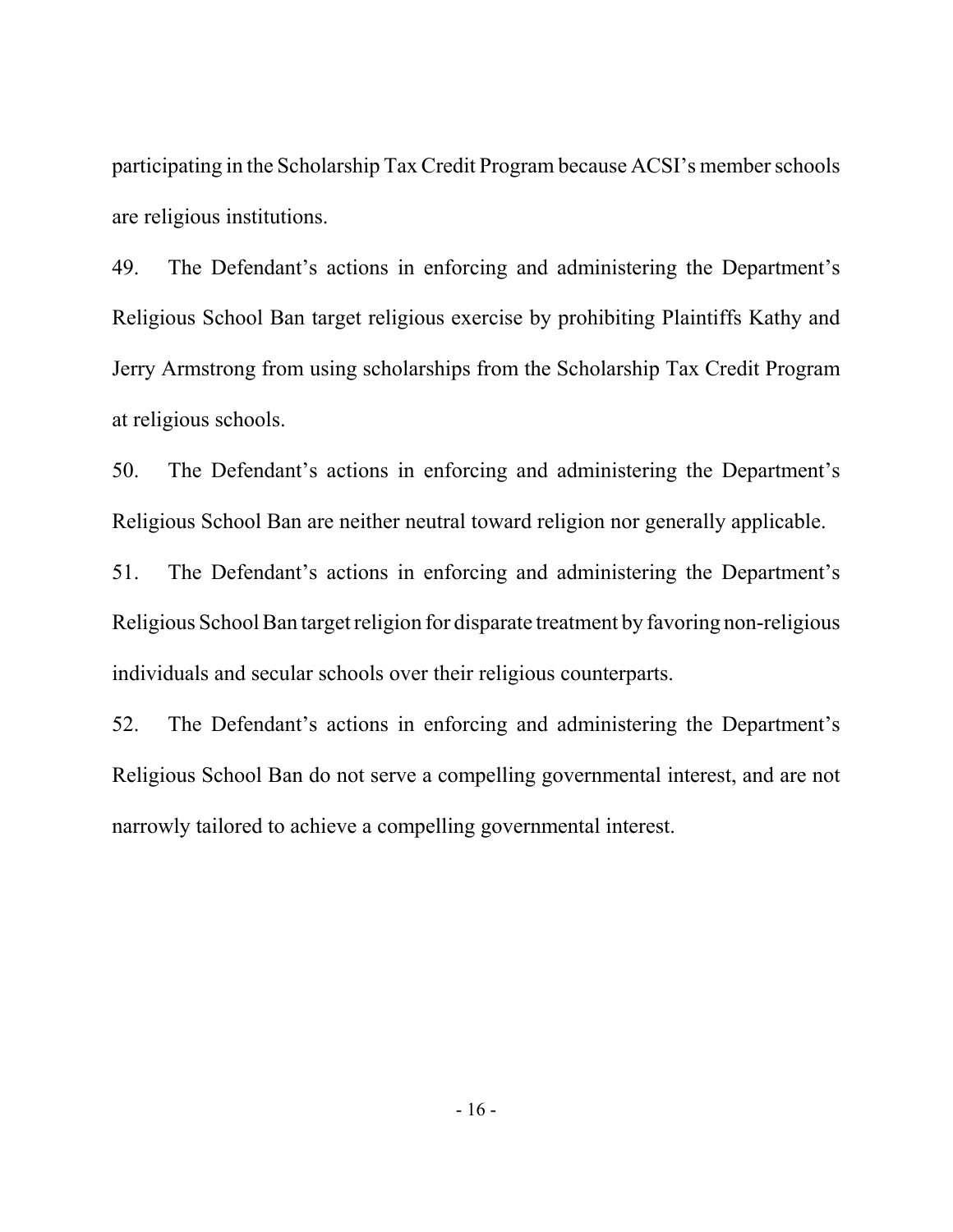# **THIRD CLAIM FOR RELIEF VIOLATION OF THE EQUAL PROTECTION CLAUSE OF THE FOURTEENTH AMENDMENT TO THE UNITED STATES CONSTITUTION**

53. Plaintiffs incorporate by reference and reallege each and every allegation set forth in paragraphs 1 through 52 of this Complaint.

54. The Defendant's actions in enforcing and administering the Department's Religious School Ban allow similarly situated schools to enroll students under the Scholarship Tax Credit Program as long as those schools are not "owned or controlled in whole or in part by any church, religious sect, or denomination." Mont. Admin. R. 42.4.802.

55. The Equal Protection Clause of the Fourteenth Amendment to the United States Constitution provides that no State shall "deny to any person within its jurisdiction the equal protection of the laws." U.S. Const. amend XIV, § 1.

56. The Equal Protection Clause requires that the government treat all similarly situated persons or institutions equally with respect to religion. *Alpha Delta Chi-Delta Chapter v. Reed*, 648 F.3d 790, 804 (9th Cir. 2011) (government action that singles out a group for unequal treatment on the basis of religion violates the Equal Protection Clause).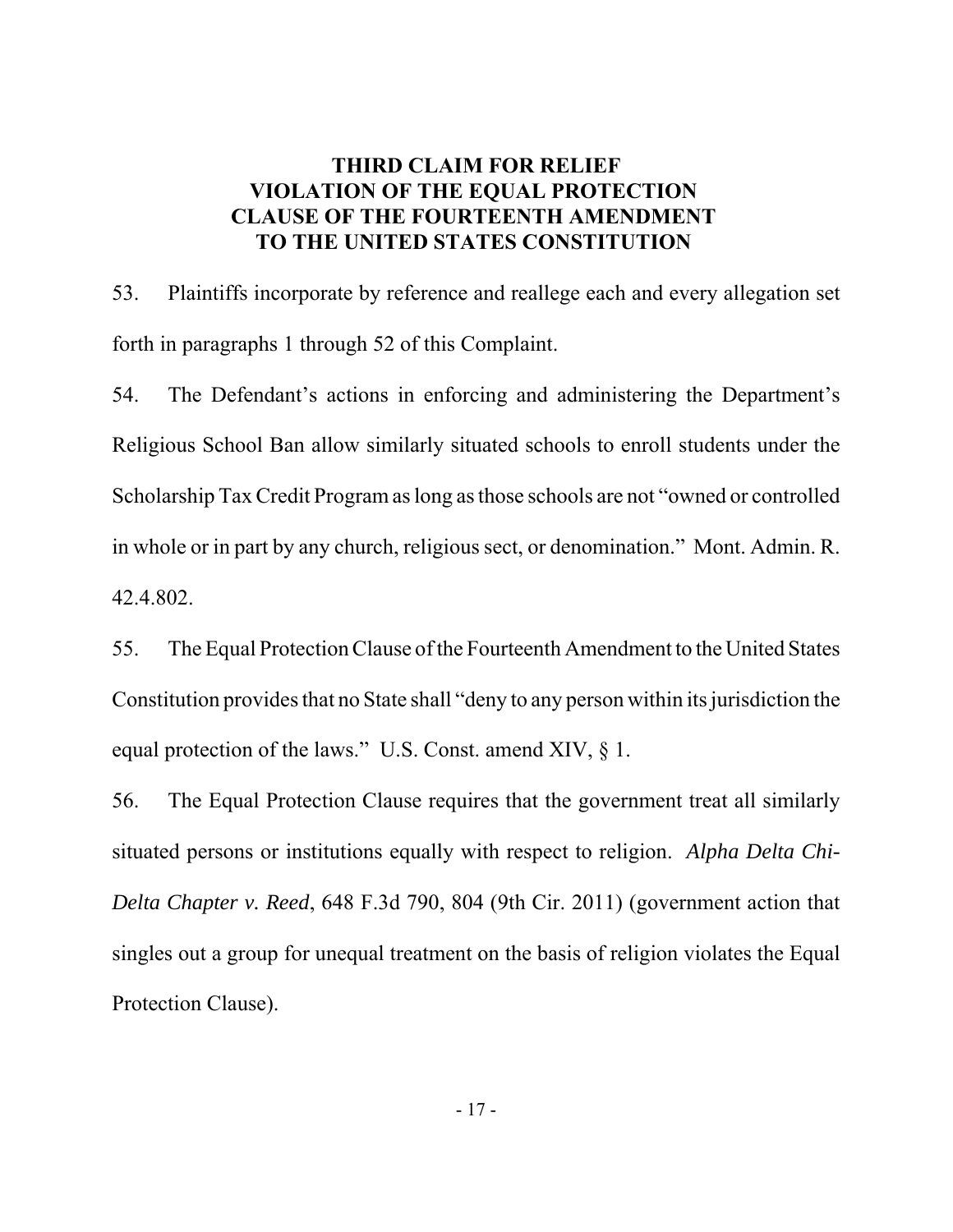57. The Defendant's actions in enforcing and administering the Department's Religious School Ban prohibit students from using scholarships from the Scholarship Tax Credit Program at any school accredited by ACSI. This prohibition is in place because of ACSI's religious affiliation.

58. The Department's actions to prevent Plaintiff ACSI from participating in the Scholarship Tax Credit Program target religious institutions for disparate treatment as compared to secular institutions.

59. The Department's actions to prevent Plaintiffs Kathy and Jerry Armstrong from participating in the Scholarship Tax Credit Program target religious parents for disparate treatment as compared to non-religious parents.

60. Because religion is a suspect class, the Defendant's actions in enforcing and administering the Department's Religious School Ban must be narrowly tailored to achieve a compelling governmental interest. *See United States v. Armstrong*, 517 U.S. 456, 464 (1996) ("[T]he decision whether to prosecute may not be based on an unjustifiable standard such as race, religion, or other arbitrary classification.").

61. There is no compelling governmental interest that justifies Defendant's disparate treatment of Plaintiffs on the basis of Plaintiffs' religion.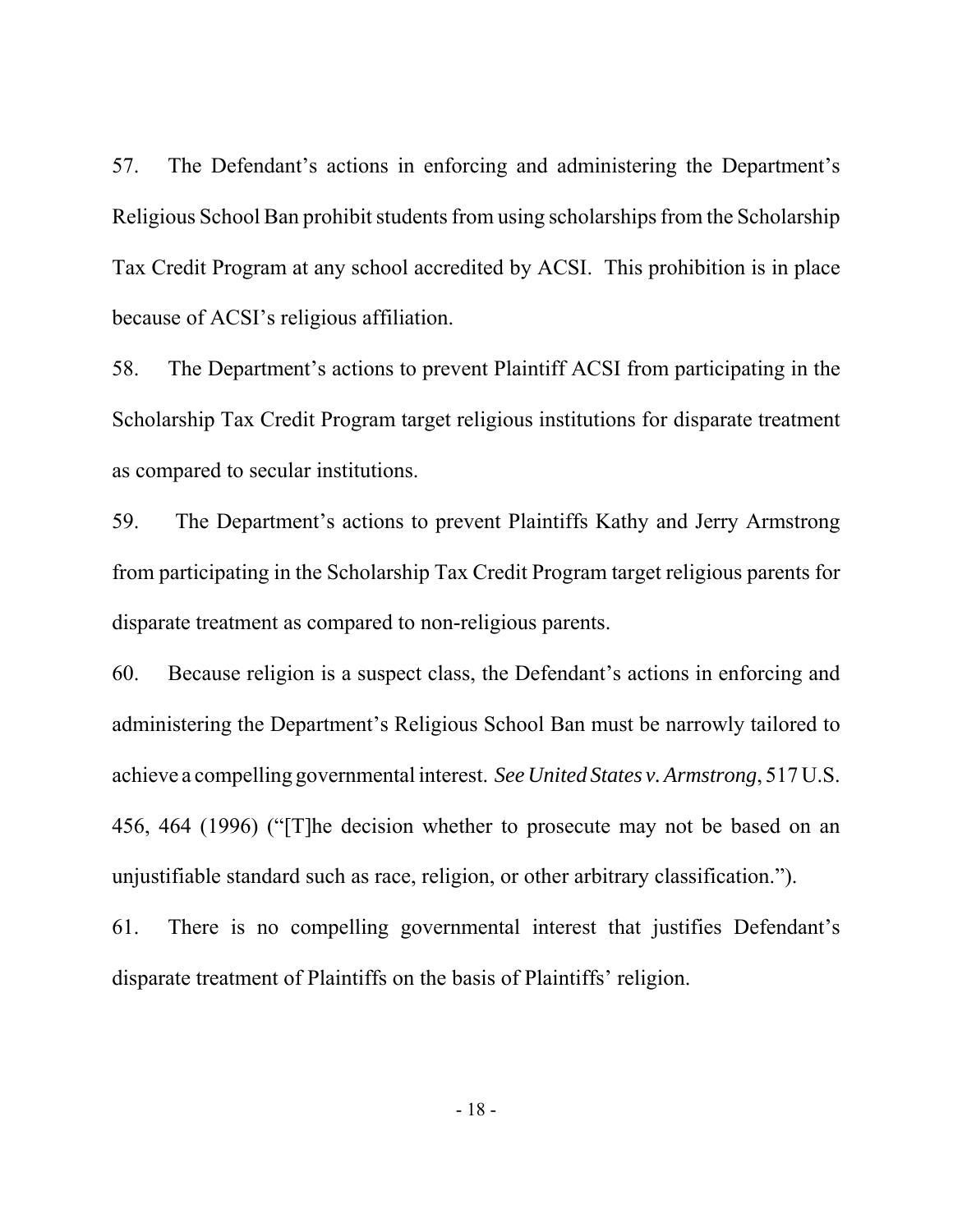62. The Religious School Ban, which prohibits Plaintiffs from participating in the Scholarship Tax Credit Program, is not narrowly tailored to achieve a compelling governmental interest.

# **FOURTH CLAIM FOR RELIEF VIOLATION OF THE MONTANA ADMINISTRATIVE PROCEDURE ACT, MONT. CODE ANN. § 2-4-305**

63. Plaintiffs incorporate by reference and reallege each and every allegation set forth in paragraphs 1 through 62 of this Complaint.

64. According to the Montana Administrative Procedure Act, Mont. Code Ann. § 2- 4-305, a regulation is not valid unless it is "consistent and not in conflict with the statute."

65. The Montana Scholarship Tax Credit Program is designed to give students and their parents the ability to choose from every accredited private school in Montana, irrespective of religious affiliation.

66. The Religious School Ban forbids parents from using scholarships created under the Scholarship Tax Credit Program at any religious school or at any school accredited by a religious institution. Most Montana private schools have a religious affiliation and/or were accredited by a religious organization. Many school choice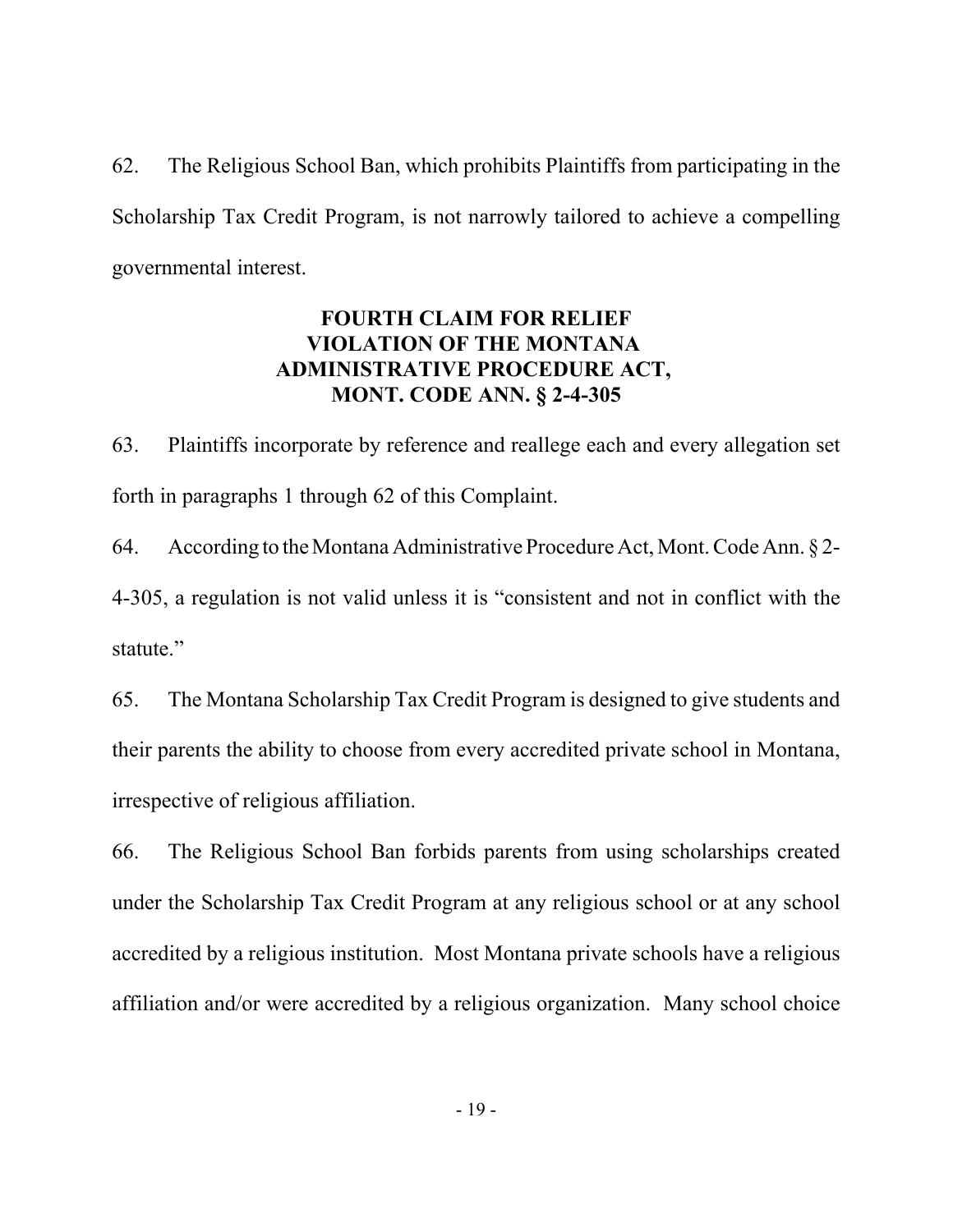options available to parents before the Rule was adopted will be eliminated when the Rule takes effect. Therefore, the Religious School Ban is inconsistent and in conflict with the Montana Scholarship Tax Credit Program.

## **PRAYER FOR RELIEF**

WHEREFORE, based on the allegations above, Plaintiffs respectfully request judgment as follows:

- 1. A declaration that the Religious School Ban or a subsequent and similar discriminatory regulation, enforced by Mike Kadas, Director of the Montana Department of Revenue, is unconstitutional, illegal, invalid, and unenforceable because it excessively entangles the government with religion, prevents the free exercise of religion, discriminates on the basis of religion, and exceeds the Department's authority in violation of the First and Fourteenth Amendments to the United States Constitution and the Montana Administrative Procedure Act, Mont. Code Ann. § 2-4- 305.
- 2. For a preliminary and permanent prohibitory injunction enjoining Mike Kadas in his official capacity as Director of the Montana Department of Revenue and his agents, employees, officers, and representatives from